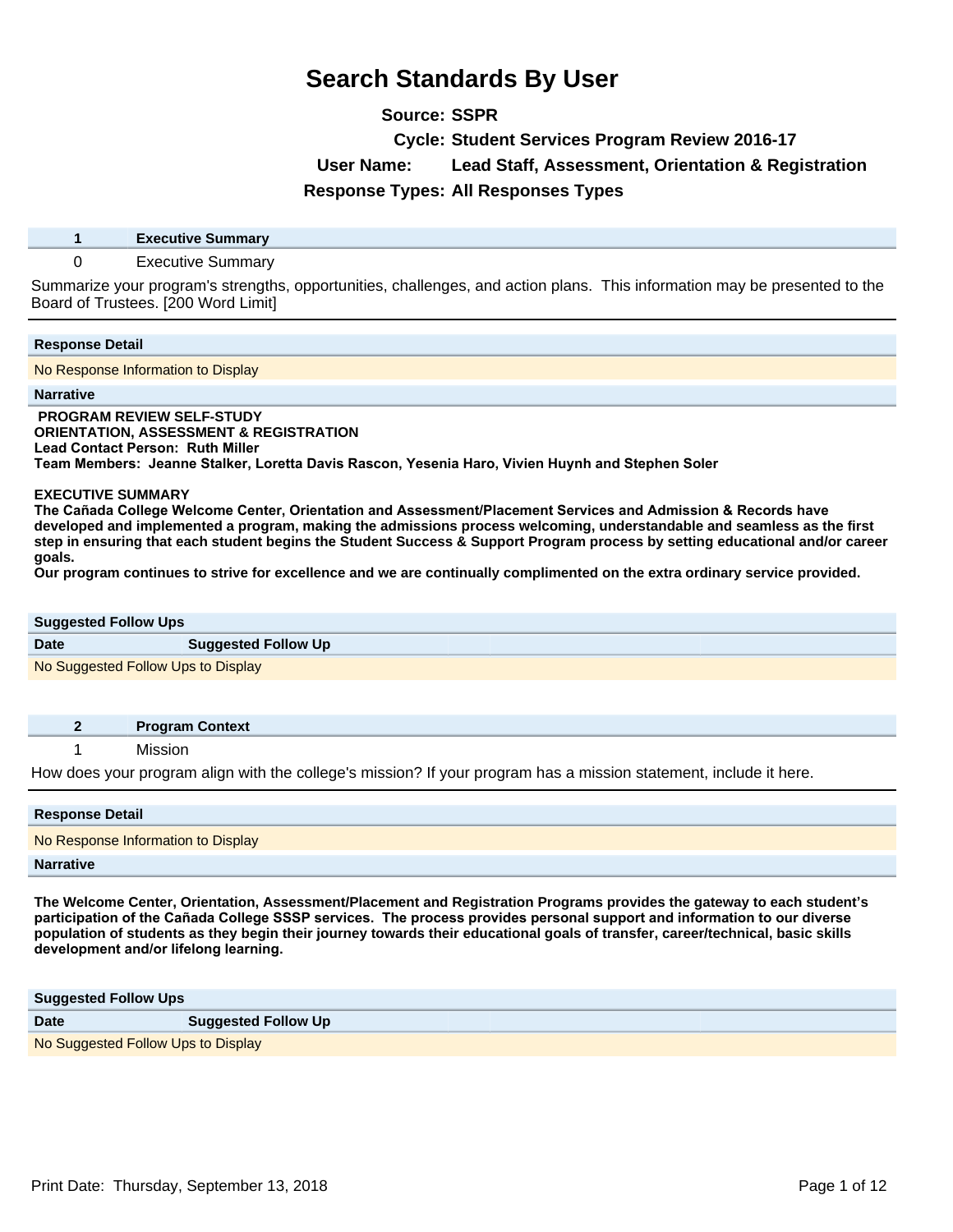**Source: SSPR**

**Cycle: Student Services Program Review 2016-17**

**User Name: Lead Staff, Assessment, Orientation & Registration**

**Response Types: All Responses Types**

### 2 Program Description

Program Description

### **Response Detail**

No Response Information to Display

#### **Narrative**

**The Welcome Center, Orientation and Assessment Services and the Registration Program clearly and concisely communicates**  the SSSP process and procedures. The Program includes college application, orientation, assessment/placement by computerized testing or multiple measures, academic counseling, and class registration. We provide hands-on computer and website resource support for students. Our annual student contacts are:

 **Students Served for Calendar Year 2016** 

 **Counseling Appointments** 

**30-Minute Appointments and Drop Ins Scheduled and Checked in at the Welcome Center** 

#### **11,854**

 **Orientation Students 1,298 Assessment/Placement Students 3,139 Students Registered at CENSUS for Spring 2016 7,092 Students Registered at CENSUS for Summer 2016 3,315 Students Registered at CENSUS for Fall 2016 6,891** 

**The Welcome Center, Orientation and Assessment/Placement Services and the Registration Program provides the core elements of the SSSP as shown in the chart below.**

| <b>Suggested Follow Ups</b>        |                            |
|------------------------------------|----------------------------|
| <b>Date</b>                        | <b>Suggested Follow Up</b> |
| No Suggested Follow Ups to Display |                            |

## 3 Community and Labor Needs

Describe how changes in community needs, employment needs, technology, licensing, or accreditation affect your program.

| <b>Response Detail</b>             |                            |
|------------------------------------|----------------------------|
| No Response Information to Display |                            |
| <b>Narrative</b>                   |                            |
| <b>NOT APPLICABLE</b>              |                            |
| <b>Suggested Follow Ups</b>        |                            |
| <b>Date</b>                        | <b>Suggested Follow Up</b> |

No Suggested Follow Ups to Display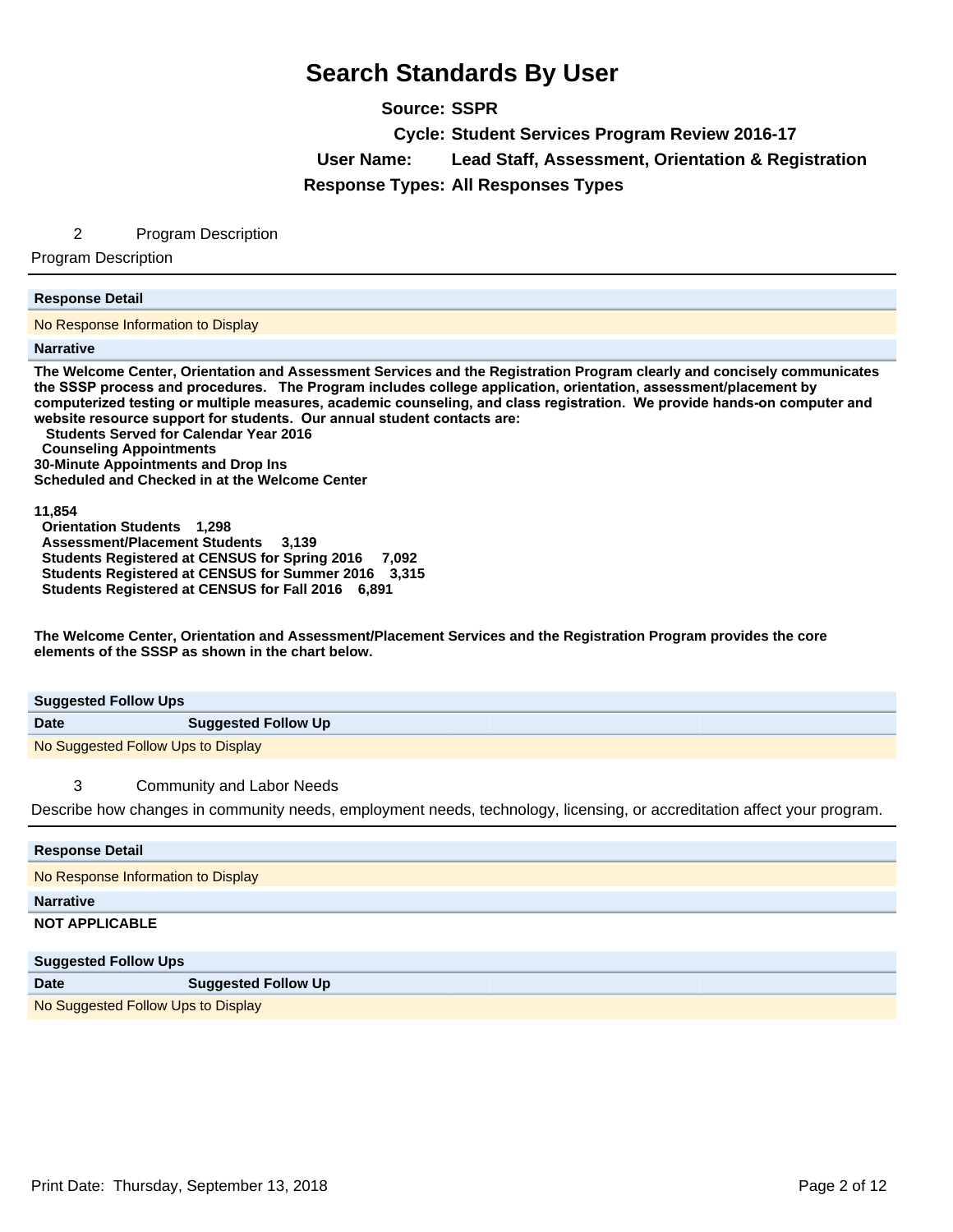**Source: SSPR**

**Cycle: Student Services Program Review 2016-17**

**User Name: Lead Staff, Assessment, Orientation & Registration**

**Response Types: All Responses Types**

**3 Looking Back**

4 Major Accomplishments

Describe major accomplishments.

#### **Response Detail**

No Response Information to Display

**Narrative**

**Orientation and Assessment staff implemented the following:**

Developed and created a new on-line Orientation for students unable to attend an in-person orientation. Continued to offer a **streamlined New Student Orientation presentation with a continued high satisfaction rate of 99%**

Continued to direct all students registering for Orientation/Assessment to the Assessment Preparation resources on our Cañada **College Assessment website, and trained Outreach Campus Ambassadors in showing new, first-time college students where to access the Assessment Preparation resources.**

**Continued to recruit students placing in below college level English and Math for our Word and Math Jams.**

**Continued proactive support for students by providing a consistent weekly schedule for New Student Orientations including**  Tuesday Evening, Saturday, and Spanish Orientations to better serve working and Spanish speaking students (HSI). Each **student is called the day before to confirm attendance and/or reschedule.**

**Supported SSSP by creating and presenting a hands-on training at the computer to teach how to use college online resources vital to student success:**

**Website information WebSMART WebSCHEDULE WebACCESS** 

**MY.SMCCD.EDU** 

**Continued to use the step-by-step Registration Ticket to streamline registration**

**Continued to improve the New Student Handbook with step-by-step instructions on using Online Resources, required to be able**  to register for classes and access information about SSSP Programs. The size of the handbook was enlarged to be more user **friendly**

Continued to offer Campus Tours to better acclimate students to the Cañada College campus and trained ASSC students to **support tours during PEP**

Recruited Math Jam and Word Jam participants after each Basic Skills Level Math and English class placement and during the **New Student Orientation presentation**

**Continued to provide annual Math Jam and Word Jam Class Placement Reports of all participants to the Jam Coordinators Supported Student Success College Tour Field Trips sponsored by Transfer, EOPS and TRIO by providing easy access to the program registration and data to follow up with students to ensure attendance after initial registration Updated the main college phone directory**

**Was a pilot college for Multiple Measures, MMAP. Served approximately 700 students** 

| <b>Suggested Follow Ups</b>        |                            |
|------------------------------------|----------------------------|
| <b>Date</b>                        | <b>Suggested Follow Up</b> |
| No Suggested Follow Ups to Display |                            |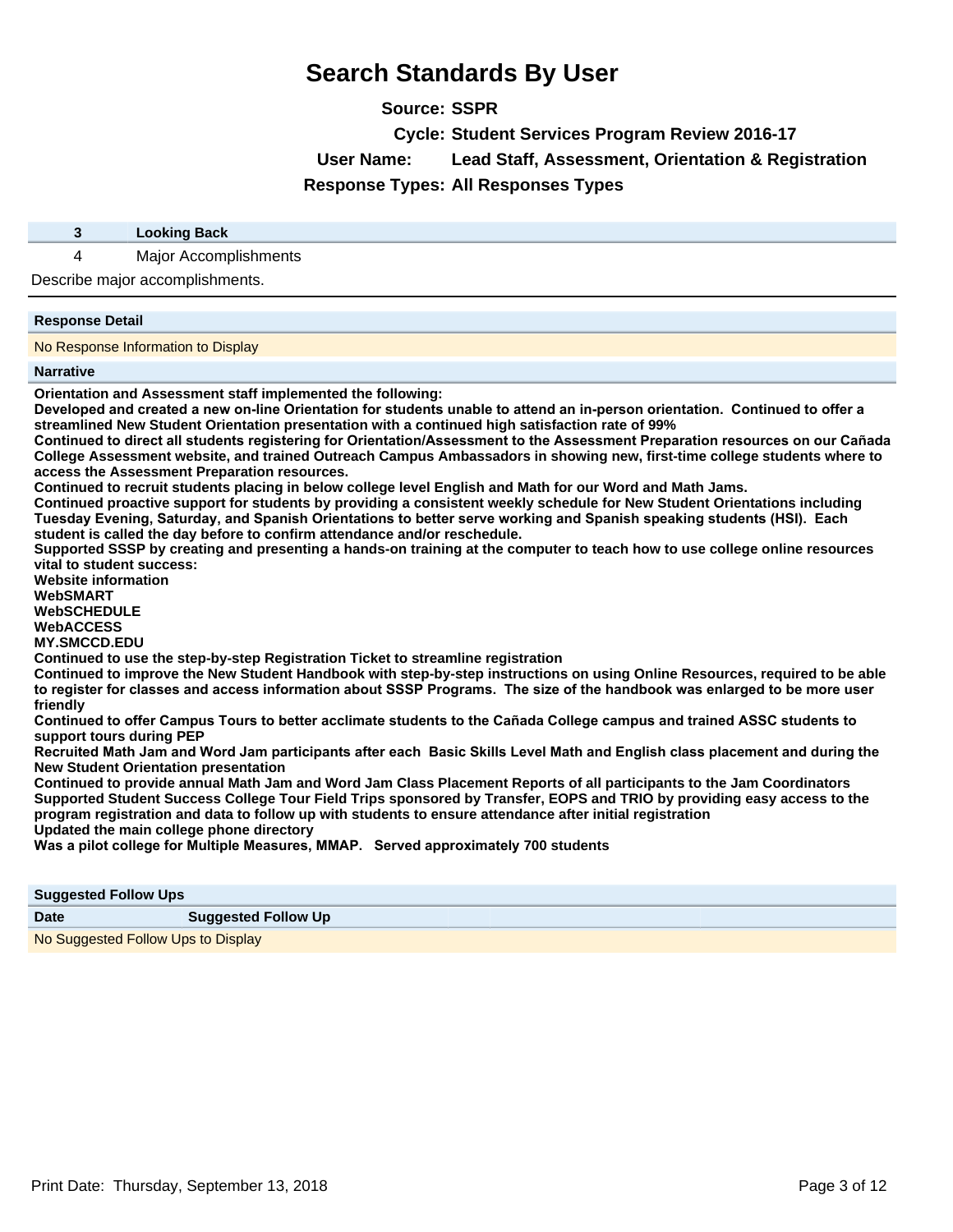**Source: SSPR**

**Cycle: Student Services Program Review 2016-17**

**User Name: Lead Staff, Assessment, Orientation & Registration**

**Response Types: All Responses Types**

5 Impact of Resource Allocations

Describe the impact to date that each new resource (staff, non-instructional assignment, equipment, facilities, research, funding) has had on your program/department/office and measures of student success or client satisfaction.

| <b>Response Detail</b>             |                            |  |
|------------------------------------|----------------------------|--|
| No Response Information to Display |                            |  |
| <b>Narrative</b>                   |                            |  |
| <b>NOT APPLICABLE</b>              |                            |  |
|                                    |                            |  |
|                                    |                            |  |
| <b>Suggested Follow Ups</b>        |                            |  |
| <b>Date</b>                        | <b>Suggested Follow Up</b> |  |
| No Suggested Follow Ups to Display |                            |  |
|                                    |                            |  |

**4 Current State of the Program**

6.A. State of the Program - Observation Describe the current state of the program (include strengths and challenges).

## **Response Detail**

No Response Information to Display

## **Narrative Strengths:**

**Efficient, comprehensive and concise Orientation presentation format**

**Informative New Student Handbook with a directory of SSSP**

**Face-to-face support at the Welcome Center and at the lobby computers for all aspects of the application, orientation, assessment, class registration, fee payment, financial aid, and scheduling of Counseling appointment for initial and comprehensive SEP**

**Experienced, knowledgeable and resourceful staff**

**Hired new full time OAII to support Orientation, Assessment/Placement and Welcome Center** 

**Removed barriers through multiple measures allowing placement into college level coursework using high school transcripts, GPA and course grades as criteria**

Participated in the Proactive Registration event for basic skills students. Below is the data for the most recent Proactive **Registration event:**

 **Courses that attended Proactive Registration Sections of Math 11 # of Students in Math 299 Sections of English 8 # of Students in English 179 Sections of ESL 7 # of Students in ESL 203 Sections of Reading 1 # of Students in Reading 25 Total Count 706 Total students (unduplicated) 631** 

 **SARS DATA (came to event, based on SARS data) Basic Skills Students 352 56% ESL or Other Students 141 # of Students Served 493** 

 **B Skils did not attend PR 279 44%**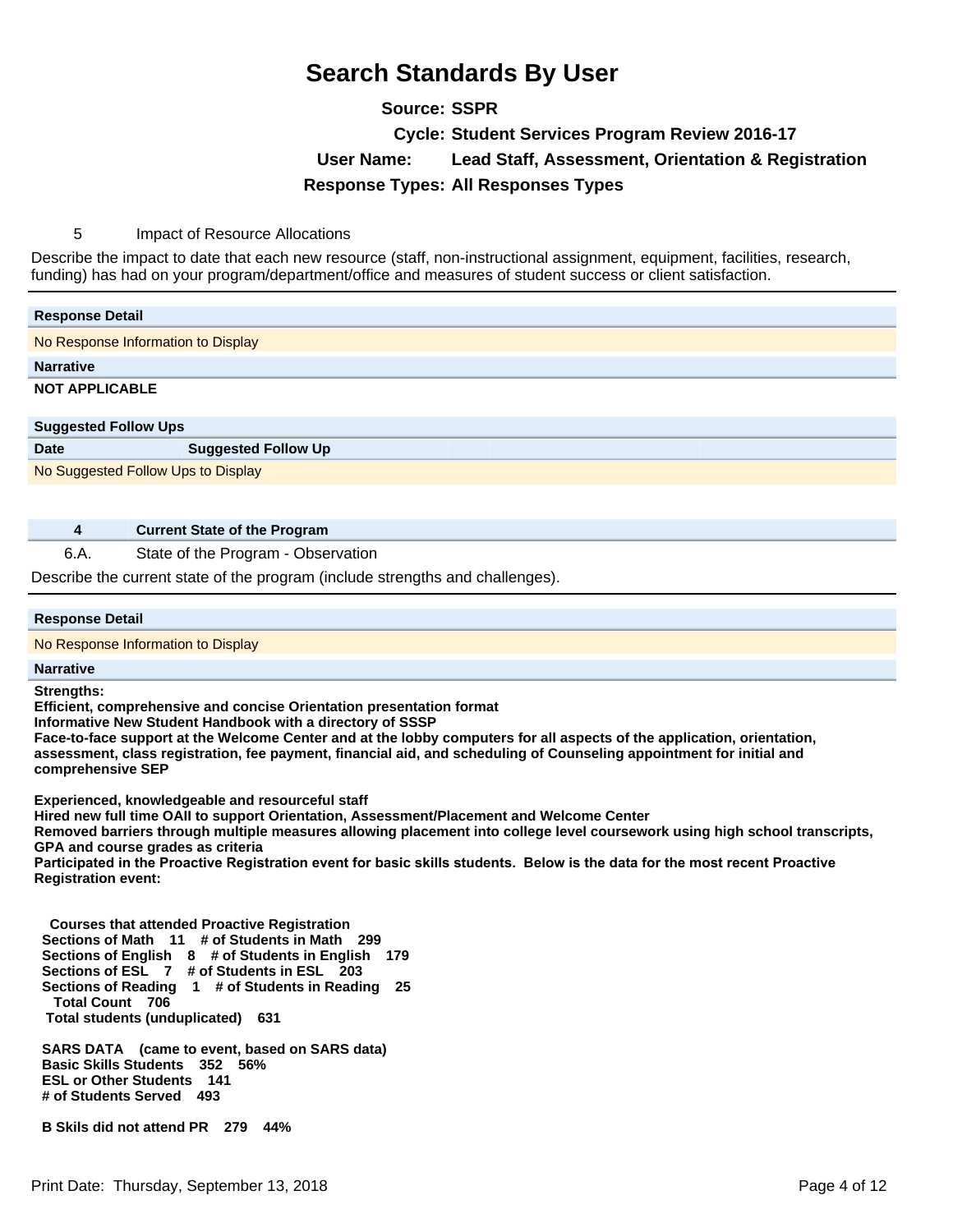**This data is only for the 352 students that attended AND are in a Basic Skills course that participated in the Proactive Registration event.** 

 **Student enrollment before Proactive Registration (out of 352) # of students registered 176 50% # of total units 1,833.00** 

 **Student enrollment after Proactive Registration (out of 352) # of students registered 311 88% # of total units 2,875.50** 

 **Increased by: 38% 1,042.50** 

#### **NEW**

 **Student enrollment: Spring 2017 as of Jan 18, 2017 # of students registered 335 95.17% # of total units 2,928.00** 

 **Increased by: 45% 1,095.00** 

#### **NEW**

 **This following data is only for the 279 students that did NOT attend AND are in a Basic Skills course that participated in the Proactive Registration event.** 

 **Student enrollment before Proactive Registration (out of 279) # of students registered 137 49%** 

 **Student enrollment: Spring 2017 as of Jan 18, 2017 # of students registered 198 71%** 

 **Increased by: 22%** 

**Opportunities:**

**Once our retention specialist position is filled our plan is to continue to increase intrusive student follow-up through counseling**  services. Staff will contact each student to set up a second 30-minute appointment with a counselor to create a comprehensive **student education plan with referral to appropriate campus SSSP services Challenges:**

**Students completing required actions to attend Orientation, Assessment, and Counseling appointments, and completing class registration in a timely manner to ensure availability of the classes on their SEP**

**To increase the number of students that take advantage of their priority registration** 

Due to the delay of the Common Assessment Initiative and the sunset of Compass, Cañada College had to develop and **implement various placement methods in a short period of time**

**Accomplishments:**

Cañada devloped and implemented new assessment/placement options. IE: MMAP, Guided Self Placement, Self Guided **Placement and Accuplacer and ALEKSPPL computerized testing instruments** 

**Increased follow up with first-time college students to ensure they return for their second counseling appointment to declare**  their maior/career goal and create their comprehensive long-term, multi-semester SEP

**Revised resource presentation from PowerPoint presentation to an interactive hands-on demonstration of the Website,** 

**WebSMART, WebACCESS, Canvas and WebSCHEDULE in addition to the set-up of each student¶s my.smccd.edu email account Provided an explanation to each student completing the Math, English and/or ESL assessment/placement test about their**  Cañada College class placement, explaining which classes are remedial, basic skills level, college-level and/or transferrable to a four-year college. This follows each assessment session including all math and word jams

**Provided additional Middle College only testing sessions on Saturdays through February and March** 

**Staff provided excellent customer via phone, in-person and email to approximately 20,000 student contacts**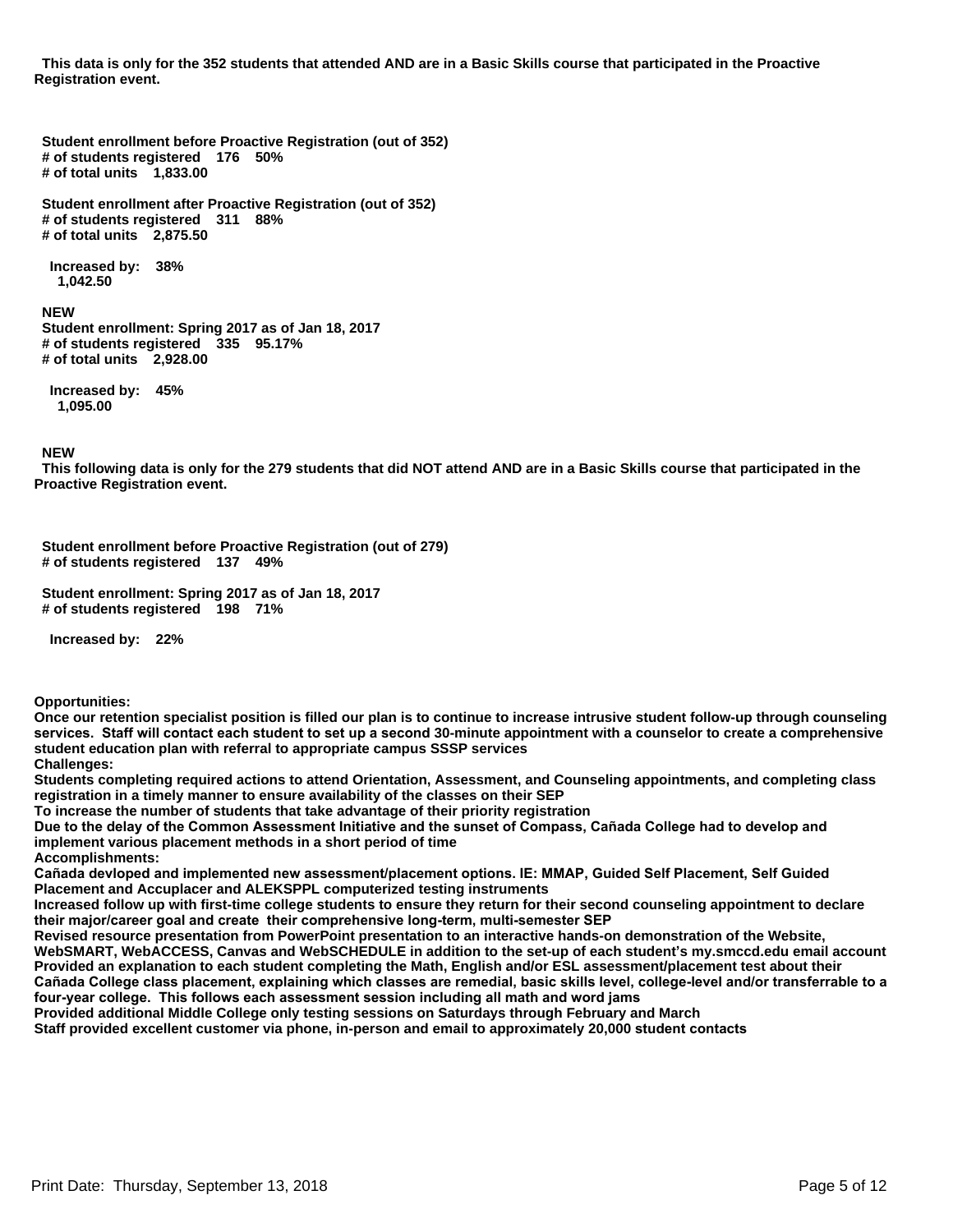**Source: SSPR**

**Cycle: Student Services Program Review 2016-17**

**User Name: Lead Staff, Assessment, Orientation & Registration**

**Response Types: All Responses Types**

| <b>Suggested Follow Ups</b>        |                            |
|------------------------------------|----------------------------|
| <b>Date</b>                        | <b>Suggested Follow Up</b> |
| No Suggested Follow Ups to Display |                            |

6.B. State of the Program - Evaluation

What changes could be implemented to improve your program?

### **Response Detail**

No Response Information to Display

#### **Narrative**

**Offer additional PEP sessions for Sequoia Union High School District.**

**Offer in-person orientation presentations to students at Half Moon Bay, Pescadero, EPAA and Redwood high schools to provide easier access**

**Offer on-line orientation in addition to in-person orientation sessions throughout the registration periods which include evenings and weekends allowing for easier access for students**

**Continue to remind students to register for Summer and/or Fall classes in the Summer/Fall 2017 New Student Orientation**  Developed a process for MMAP to notify counselors and students of placement results: After reviewing transcripts which **accompanied each Alternate Placement form, reason codes were entered into SARS along with a message stating each**  student's placement, a placement code for English and/or Math was entered into BANNER allowing registration to take place. **Students were notified of their results of the outcome either in person, by email or phone call**

Develop pilot program for the fourth tier of CBET students. The pilot program targets students transitioning to the main campus **by providing an orientation and an overview of services available**

**Have reached out to the Entrepreneur Club ³Snack Attack Cart´to be available during evening and weekend sessions**

**Suggested Follow Ups**

**Date Suggested Follow Up** 

No Suggested Follow Ups to Display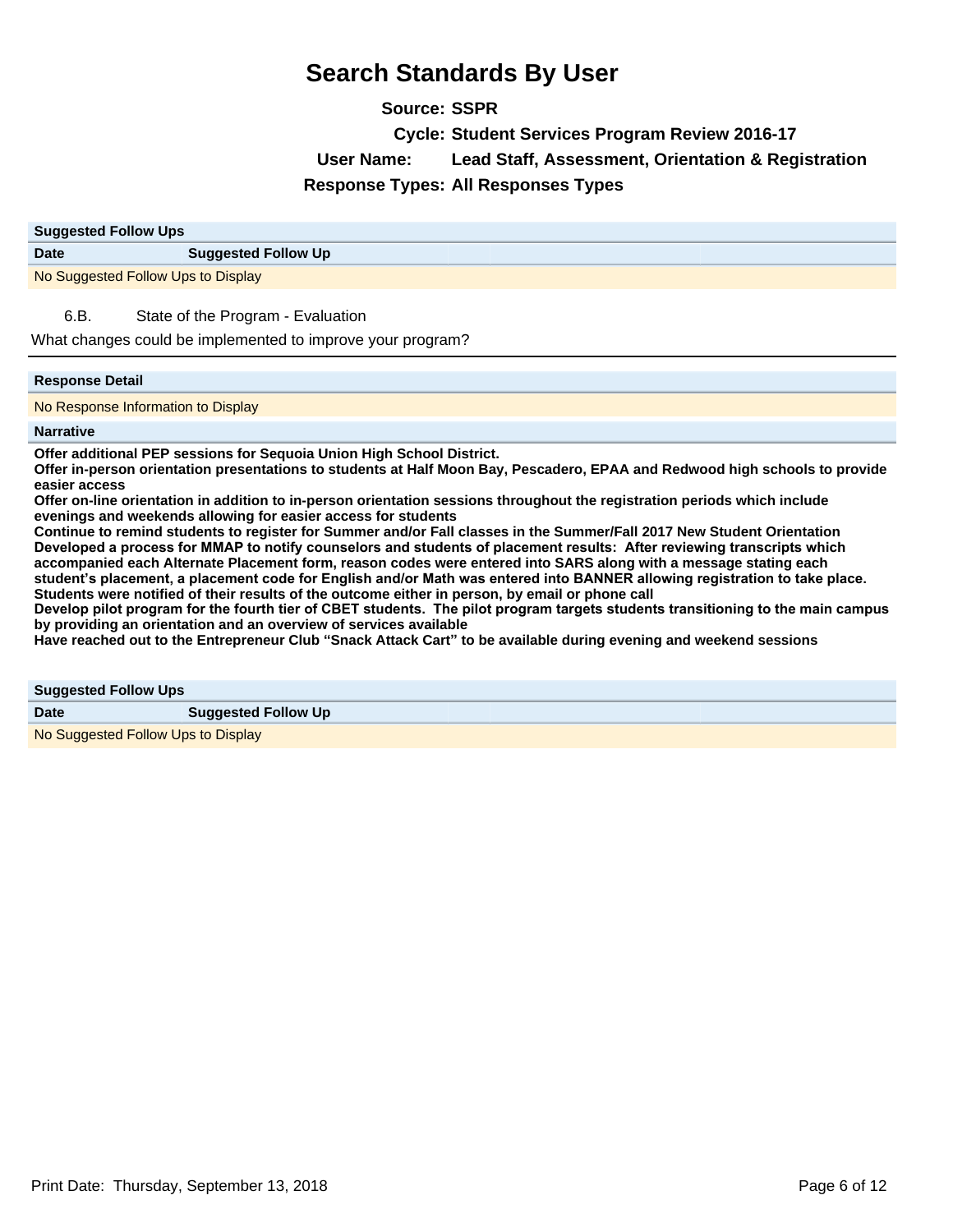# **Source: SSPR**

**Cycle: Student Services Program Review 2016-17**

**User Name: Lead Staff, Assessment, Orientation & Registration**

**Response Types: All Responses Types**

## 7.A. Current SAOs and SLOs

State your current year Service Area Outcomes (SAOs) and Student Learning Outcomes (SLOs).

### **Response Detail**

No Response Information to Display

#### **Narrative**

**SAO's 2015-16**

1) Enhance student satisfaction of the Cañada College Orientation, Assessment and Registration Program after attending the **Orientation session.**

**2) Increase Non-Exempt New Student Registration from 55% to 60% (This SAO was based on the pipeline data which will not be available for summer/fall 16 until March of 17)**

**SLO's 2015-16**

**1) Students will improve their knowledge of SSSP campus and online resources, showing improvement from the New Student Orientation Pre-Survey to the New Student Orientation Post-Survey by a 10% increase in knowledge**

**2) Students will understand that they are able to register for Summer and/or Fall classes following the Summer and/or Fall New Student Orientation** 

#### **Suggested Follow Ups**

**Date Suggested Follow Up** 

No Suggested Follow Ups to Display

7.B. SAO Assessment Plan

Describe your program's SAO Assessment Plan.

### **Response Detail**

No Response Information to Display

#### **Narrative**

### **SAO ASSESSMENT:**

1) At the end of each Orientation students complete a New Student Orientation Satisfaction Survey. Suggestions are collected **from the survey and are implemented for future orientations.**

**2) Send follow up letter periodically to remind students to register for Summer and/or Fall classes after initial non-exempt**  welcome letter.

| <b>Suggested Follow Ups</b>        |                            |
|------------------------------------|----------------------------|
| <b>Date</b>                        | <b>Suggested Follow Up</b> |
| No Suggested Follow Ups to Display |                            |

# 7.C. SAO Assessment Results and Impact

Summarize the findings of your program's SAO Assessments. What are some improvements that have been, or can be, implemented as a result of SAO Assessment?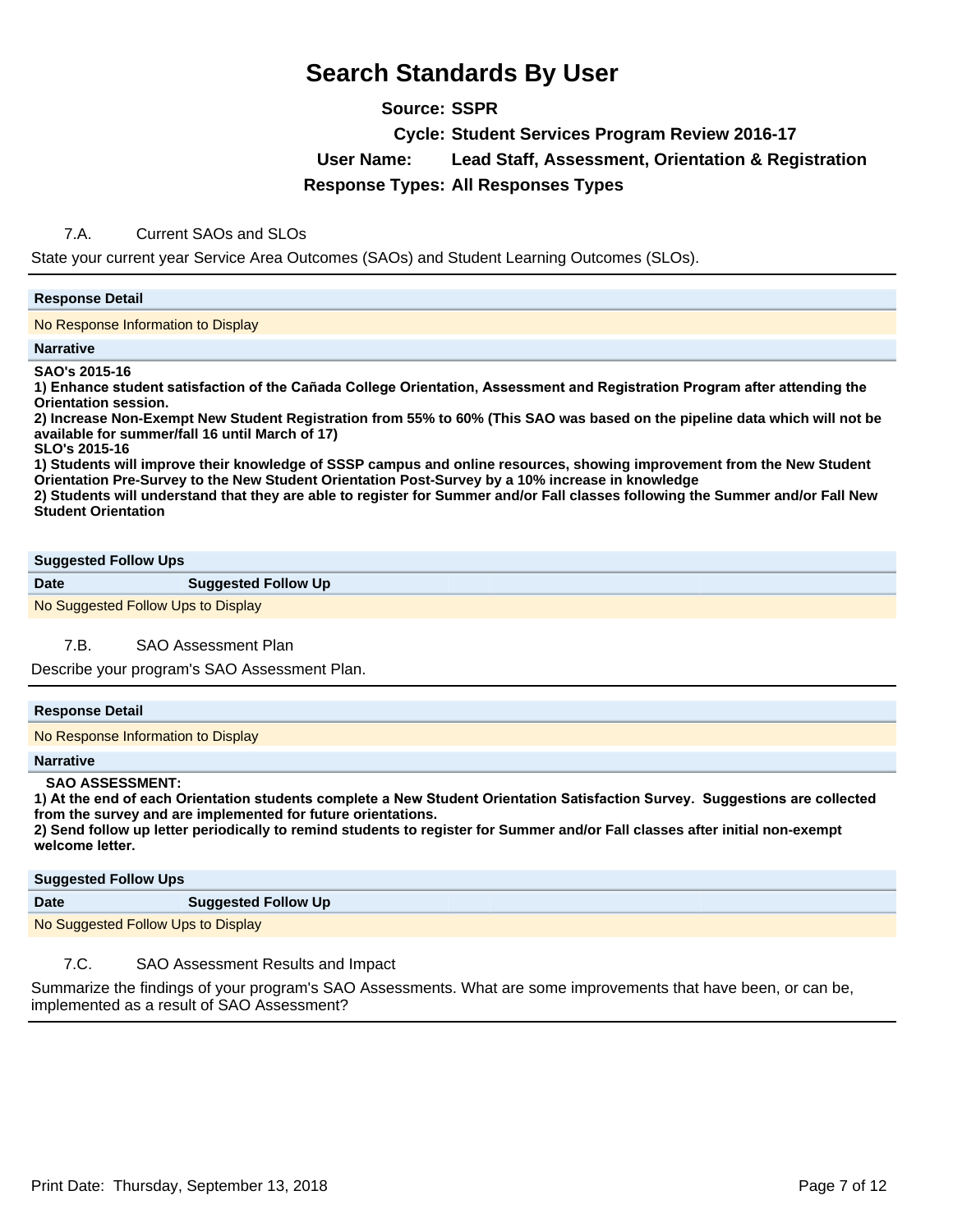**Source: SSPR**

**Cycle: Student Services Program Review 2016-17**

**User Name: Lead Staff, Assessment, Orientation & Registration**

**Response Types: All Responses Types**

| <b>Response Detail</b> |  |
|------------------------|--|
|                        |  |

No Response Information to Display

**Narrative**

1) From the sampled selection of students who completed the satisfaction survey 99% of the students responded positively.

**2) From the sampled selection of students who completed orientation, assesment and counseling, 94% of the students**  registered for either Summer and/or Fall classes.

Below are some improvements that have been, or can be, implemented as a result of SAO Assessment:

We hired a full time Office Assistant in July 2016 to assist with Orientation, Assessment and to back up the Welcome Center. **This position assists with all areas of the SSSP**

We've installed a 3rd computer work station at the Welcome Center which provides more efficiency when serving students, staff, **faculty and the general public**

**We continue to revise our Welcome Letters to all incoming students to encourage their early registration**

**?We will continue to send out reminder emails to students that have applied, but not registered**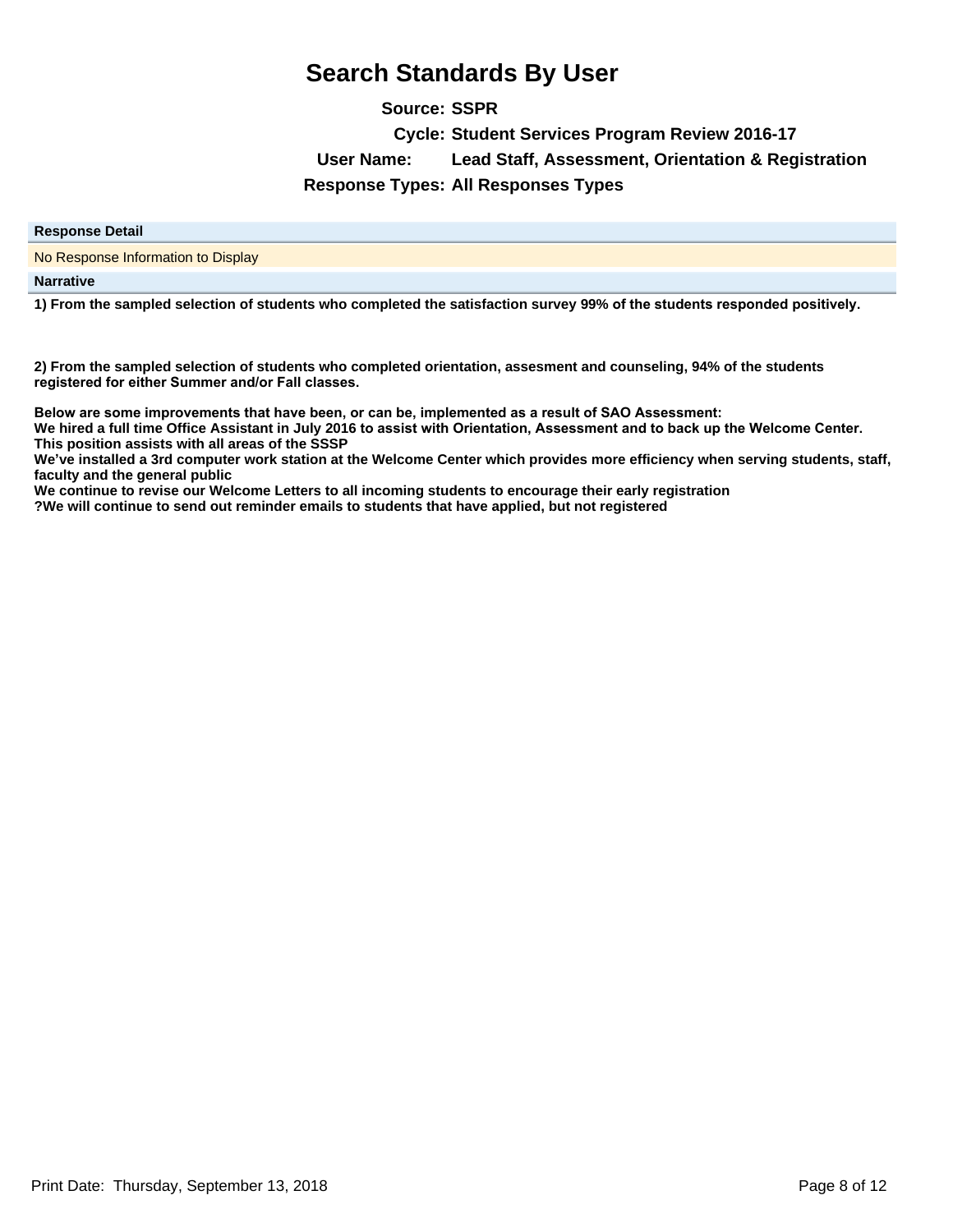**Source: SSPR Cycle: Student Services Program Review 2016-17 User Name: Lead Staff, Assessment, Orientation & Registration Response Types: All Responses Types**

| <b>Suggested Follow Ups</b>        |                            |
|------------------------------------|----------------------------|
| <b>Date</b>                        | <b>Suggested Follow Up</b> |
| No Suggested Follow Ups to Display |                            |

## 7.D. SLO Assessment Plan

Describe your program's SLO Assessment Plan.

#### **Response Detail**

No Response Information to Display

#### **Narrative**

**1) Staff administers a pre and post-survey to measure the New Student Orientation attendees¶increase of knowledge in the following areas:**

#### **PRE-SURVEY**

2) Information regarding summer/fall registration is now part of the in-person orientation. Question #5 has been added to the Pre-Survey asking students if they are able to register for both Summer and/or Fall classes after they receive their initial registration appointment.

| <b>Suggested Follow Ups</b>        |                            |
|------------------------------------|----------------------------|
| <b>Date</b>                        | <b>Suggested Follow Up</b> |
| No Suggested Follow Ups to Display |                            |
|                                    |                            |

# 7.E. SLO Assessment Results and Impact

Summarize the findings of your program's SLO Assessments. What are some improvements that have been, or can be, implemented as a result of SLO Assessment?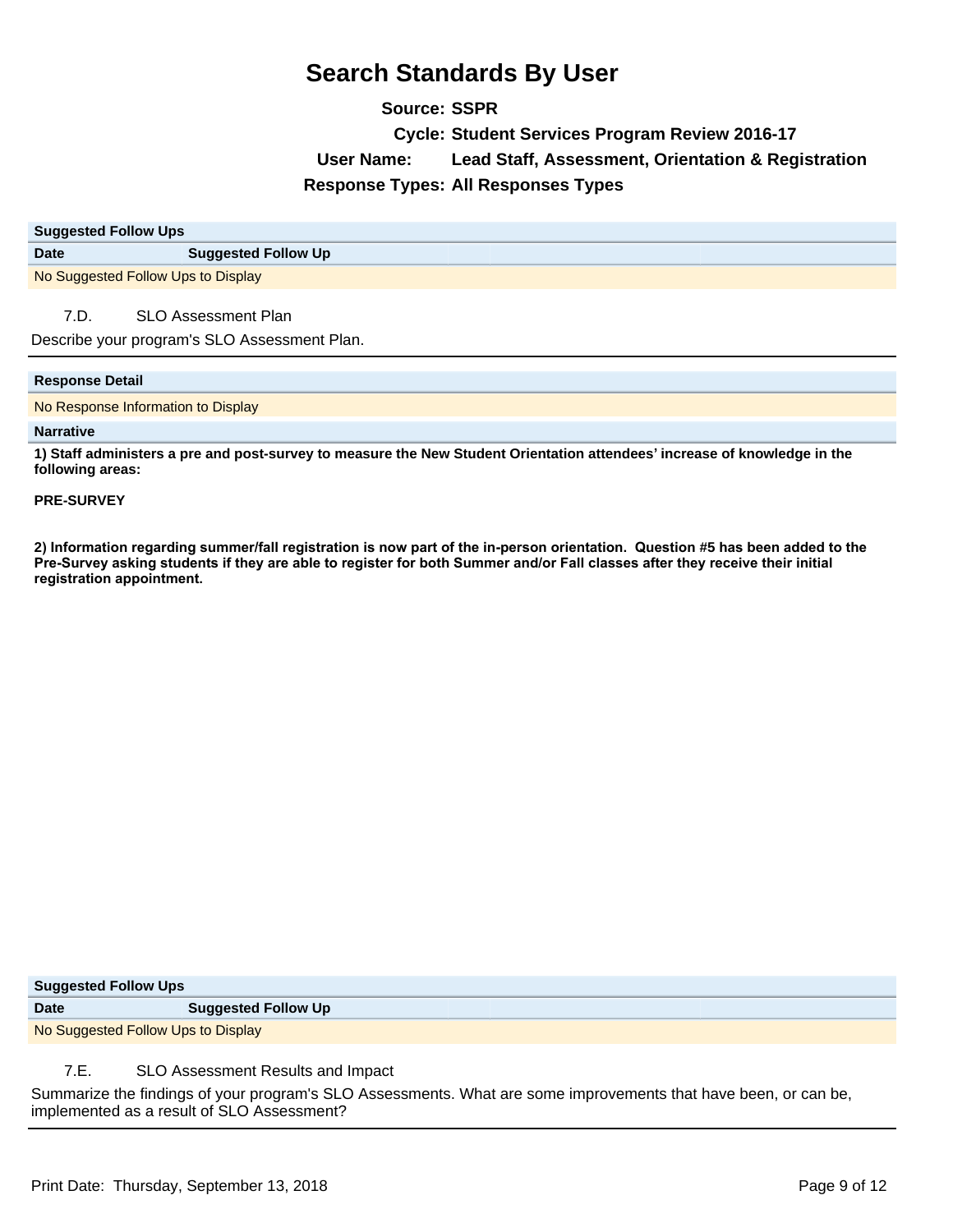**Source: SSPR Cycle: Student Services Program Review 2016-17 User Name: Lead Staff, Assessment, Orientation & Registration Response Types: All Responses Types**

| <b>Response Detail</b>             |
|------------------------------------|
| No Response Information to Display |
| <b>Narrative</b>                   |
| <b>RESULTS FOR BOTH SLO's</b>      |

**Below are some improvements that have been, or can be, implemented as a result of SLO: Continue to use the suggestions from students to enhance the in-person and on-line orientations Continue to revise the in-person and on-line orientations as services and technology change Continue to use question #5 on the Pre-Survey "After I receive my date to register I can register for both Summer and/or Fall classes"** 

| <b>Suggested Follow Ups</b>        |                            |
|------------------------------------|----------------------------|
| <b>Date</b>                        | <b>Suggested Follow Up</b> |
| No Suggested Follow Ups to Display |                            |

|       | <b>Looking Ahead</b>                                                                                                                                                                                |  |
|-------|-----------------------------------------------------------------------------------------------------------------------------------------------------------------------------------------------------|--|
| $- -$ | $\mathsf{A}\mathsf{A}\mathsf{A}$ . In $\mathsf{A}\mathsf{A}\mathsf{A}$ , $\mathsf{A}\mathsf{A}$ , $\mathsf{A}\mathsf{B}$ , $\mathsf{A}\mathsf{B}$ , $\mathsf{A}\mathsf{B}$ , $\mathsf{A}\mathsf{B}$ |  |

7.F. SAOs and SLOs for the Next Review Cycle

State your SAOs and SLOs for the next review cycle. Describe how you will you address identified opportunities for improvement.

| No Response Information to Display | <b>Response Detail</b> |  |
|------------------------------------|------------------------|--|
|                                    |                        |  |
| <b>Narrative</b>                   |                        |  |

| <b>Suggested Follow Ups</b>        |                            |
|------------------------------------|----------------------------|
| <b>Date</b>                        | <b>Suggested Follow Up</b> |
| No Suggested Follow Ups to Display |                            |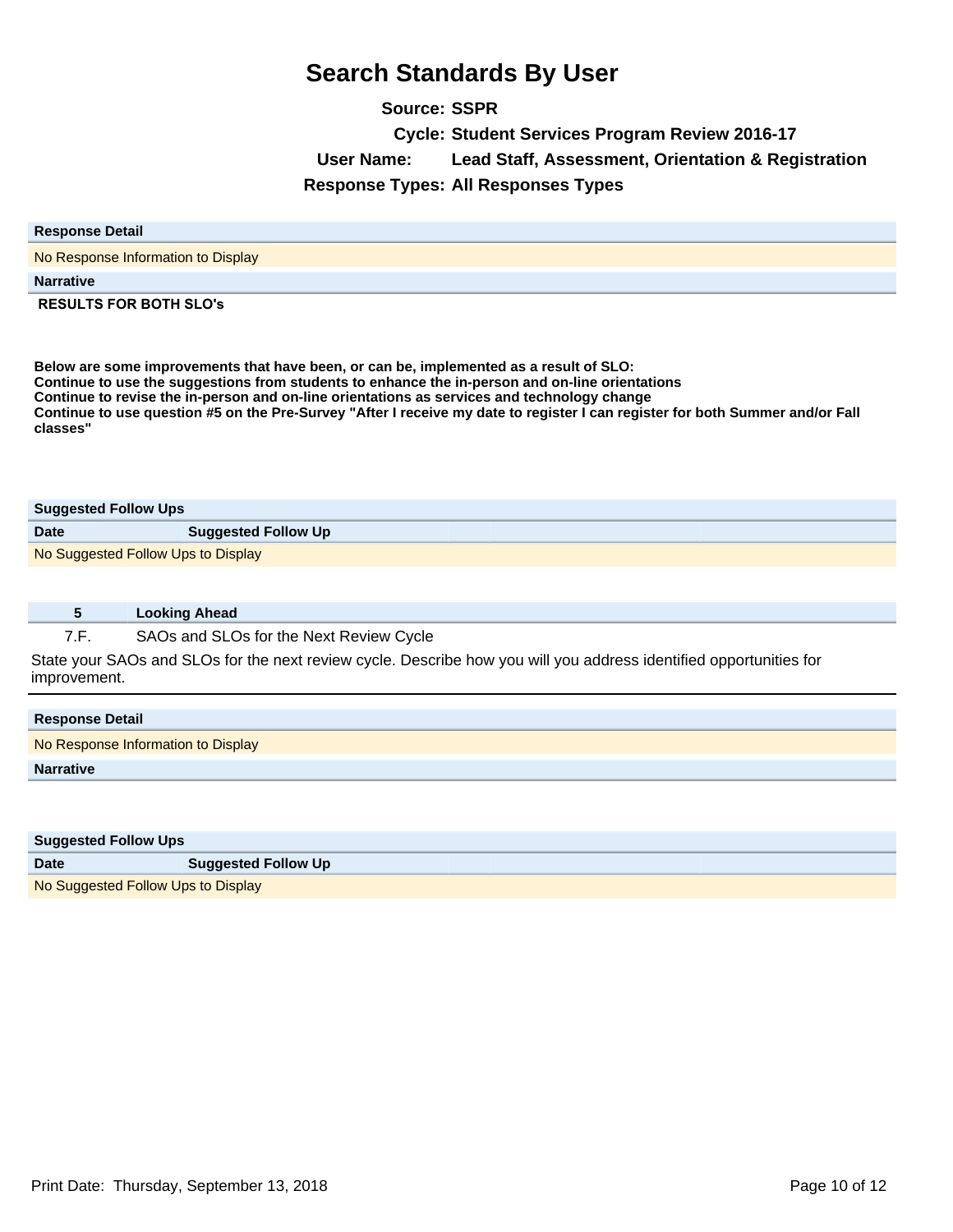# **Source: SSPR**

**Cycle: Student Services Program Review 2016-17**

**User Name: Lead Staff, Assessment, Orientation & Registration**

**Response Types: All Responses Types**

### 8 Personnel Projections

Describe your recent history requesting new staff positions. List the current and near-future new or replacement staff positions that you anticipate requesting. Identify the term or year in which you anticipate submitting the staffing request. If none are anticipated, please write "not applicable". (List only; no justification needed here.)

| <b>Response Detail</b>             |                                    |  |
|------------------------------------|------------------------------------|--|
|                                    | No Response Information to Display |  |
| <b>Narrative</b>                   |                                    |  |
| There is no Narrative Entered.     |                                    |  |
|                                    |                                    |  |
| <b>Suggested Follow Ups</b>        |                                    |  |
| <b>Date</b>                        | <b>Suggested Follow Up</b>         |  |
| No Suggested Follow Ups to Display |                                    |  |

### 9 Program Improvement Initiatives

How will you address the opportunities for improvement that you identified throughout the prior sections of this Program Review? What research or training will you need to accomplish these plans? What supplies, equipment, or facilities improvements do you need? Construct Planning Objectives (through the Associated Planning Objectives field below) that you intend to accomplish over the upcoming two-years. Be sure to add Action Plans and Resource Requests that will be needed in order to achieve your objectives.